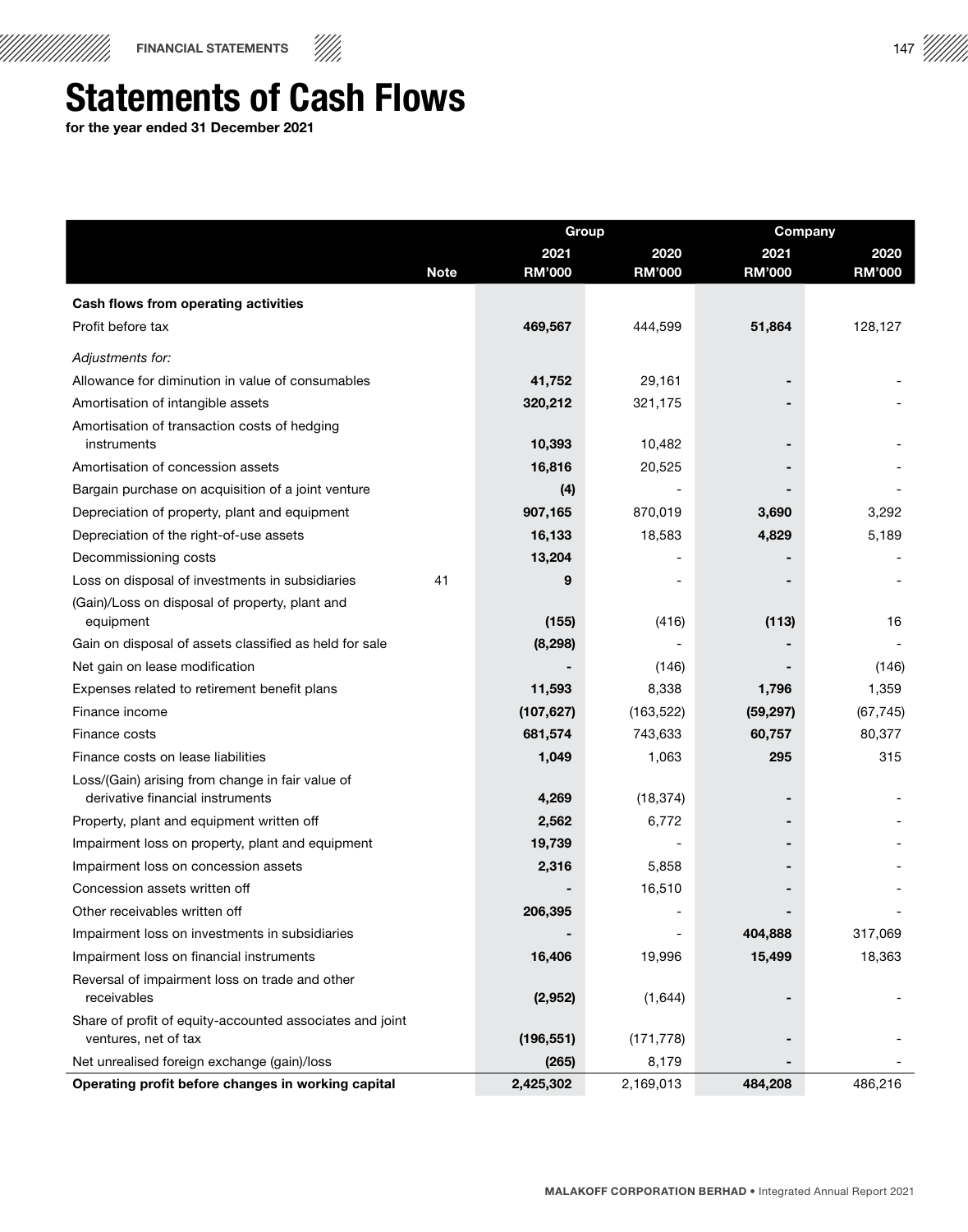

for the year ended 31 December 2021

|                                                                           |             | Group         |               |               | Company       |  |
|---------------------------------------------------------------------------|-------------|---------------|---------------|---------------|---------------|--|
|                                                                           |             | 2021          | 2020          | 2021          | 2020          |  |
|                                                                           | <b>Note</b> | <b>RM'000</b> | <b>RM'000</b> | <b>RM'000</b> | <b>RM'000</b> |  |
| Cash flows from operating activities (continued)                          |             |               |               |               |               |  |
| Net change in deferred income                                             |             | (299, 035)    | (303, 928)    |               |               |  |
| Net change in employee benefits                                           |             | (1, 745)      | (24, 253)     | (1,626)       | (16, 823)     |  |
| Net change in inventories                                                 |             | (316, 160)    | 72,098        |               |               |  |
| Net change in provision for decommissioning cost                          |             |               | (5,991)       |               |               |  |
| Net change in provision for concession assets                             |             | 32,956        | 40,619        |               |               |  |
| Net change in trade and other receivables                                 |             | 73,648        | 644,645       | (40, 185)     | 650,894       |  |
| Net change in trade and other payables                                    |             | 149,992       | (253, 419)    | (240, 969)    | (574, 648)    |  |
| Cash generated from operations                                            |             | 2,064,958     | 2,338,784     | 201,428       | 545,639       |  |
| Tax paid                                                                  |             | (263, 293)    | (312,026)     | (7, 332)      | (15, 403)     |  |
| Tax refund                                                                |             | 788           | 27,529        |               | 2,564         |  |
| Net cash from operating activities                                        |             | 1,802,453     | 2,054,287     | 194,096       | 532,800       |  |
| Cash flows from investing activities                                      |             |               |               |               |               |  |
| Change in investments in subsidiaries                                     |             |               |               | (5)           | 18            |  |
| Disposal of subsidiaries, net of cash and cash                            |             |               |               |               |               |  |
| equivalents disposed                                                      | 41          | (10)          |               |               |               |  |
| Change in other investments                                               |             | 761,064       | (868, 681)    | 110,060       | (110,060)     |  |
| Dividends received from associates                                        |             | 6,292         | 10,761        |               |               |  |
| Dividends received from joint ventures                                    |             | 38,510        | 35,889        |               |               |  |
| Interest received                                                         |             | 107,989       | 159,471       | 3,595         | 9,681         |  |
| Other investment in redeemable cumulative convertible<br>preference share |             |               | (2, 484)      |               | (2,484)       |  |
| Purchase of property, plant and equipment                                 |             | (144, 055)    | (402, 783)    | (2,349)       | (3, 117)      |  |
| Purchase of concession assets                                             |             | (953)         | (6, 447)      |               |               |  |
| Proceeds from disposal of property, plant and                             |             |               |               |               |               |  |
| equipment                                                                 |             | 156           | 550           | 113           | 100           |  |
| Net proceeds from disposal of assets classified as                        |             |               |               |               |               |  |
| held for sale                                                             |             | 73,298        |               |               |               |  |
| Net cash from/(used in) investing activities                              |             | 842,291       | (1,073,724)   | 111,414       | (105, 862)    |  |